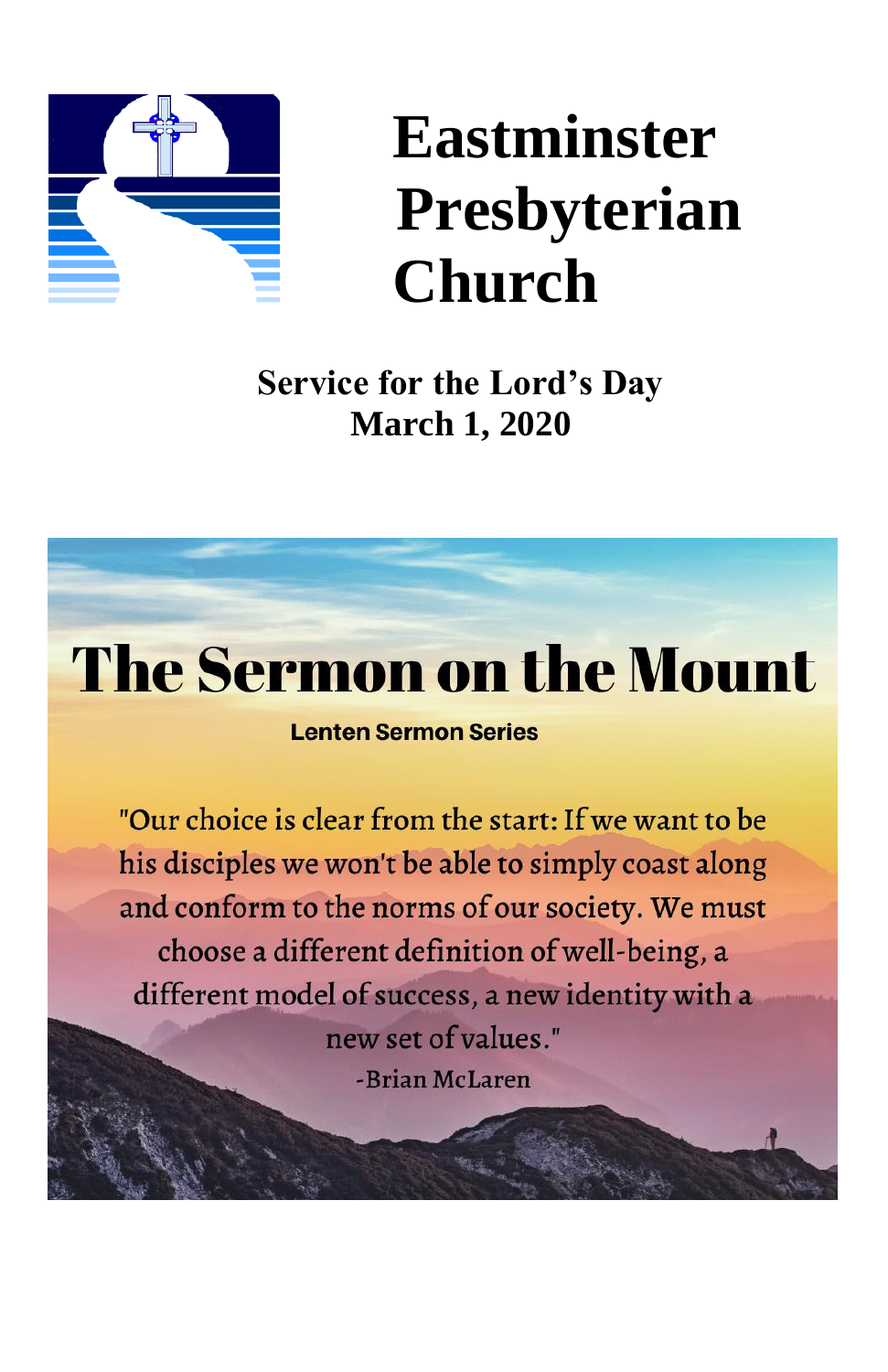## **ORDER OF WORSHIP FOR THE LORD'S DAY** March 1, 2020 10:00 a.m.

*\* Congregation is invited to rise in body or in spirit. Bold text is read or sung by the congregation.*

## **GATHERING**

**Welcome and Announcements** *(Please sign the friendship pads)* The grace of our Lord Jesus Christ be with you all. *And also with you.*

**Prelude** *The entry of the light.*

## **Call to Worship**

When we seek justice for the other, when we love kindness more than ever. *we live as God asks us to live.* When we walk humbly through life, when we offer mercy to those who hurt us, *we are the blessing God hopes we will be.* When we are willing to look foolish by following Jesus, when we choose weakness rather than power, *we reflect the One who is in our midst.*

**\*Hymn #506** *Look Who Gathers at Christ's Table!*

**\*Call to Confession**

**\*Prayer of Confession** *Holy One, we often feel beaten down by the world. Numbed by our sorrow and grief, we seek blessings for ourselves rather than for those you call us to serve. Wounded by careless words, we lash out in our suffering and hurt the very ones we love. Weary of seeming weak and foolish, we forsake humility and gentleness*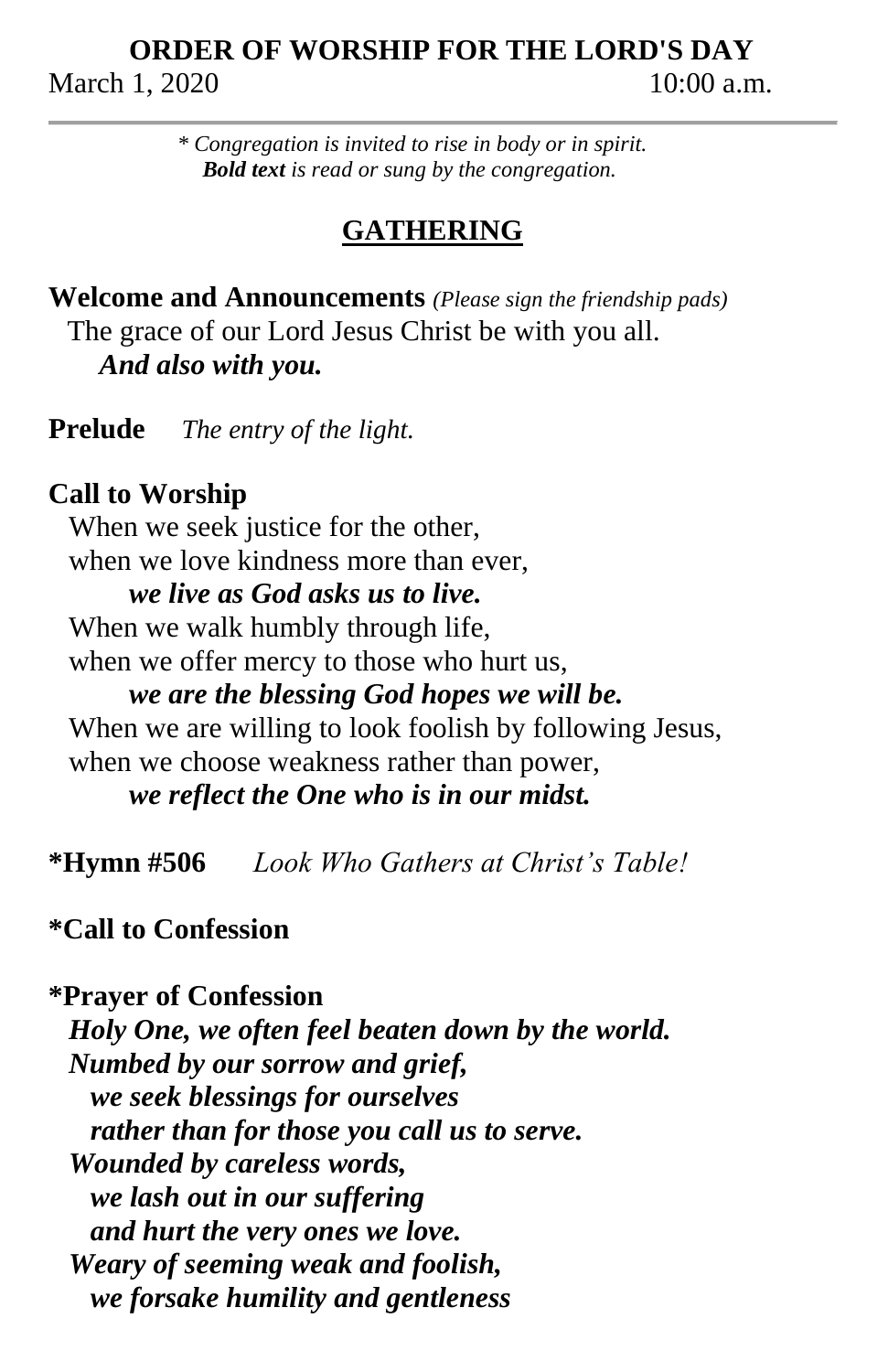*and seek approval from those who need us to be peacemakers and bridge builders.*

*Bless us, Holy One, that we might be a blessing for others. Fill us with a hunger and a thirst for righteousness, that we may be pure in heart, merciful, and kind, and walk humbly in your ways. Amen.*

*(silent confession)*

# **\*Declaration of God's Grace**

# **\*Congregational Response #694**

*Great God of every blessing, of faithful, loving care, You are the font of goodness, the daily bread we share. How can we hope to thank you? Our praise is but a start: Sincerely and completely I offer you my heart.*

# *\****Sharing the Peace of Christ**

*(Turn to your neighbors and say, "The Peace of Christ be with you.")*

# **PROCLAMATION OF THE WORD**

# **Children's Message**

# **Prayer for Illumination**

# **Reading from Scripture**

Matthew 5:1-16 *(Pew Bible, page 4 - NT)*

**Sermon** *Becoming Like Jesus: Being Blessed and Broken*

# **RESPONSE TO THE WORD**

**Hymn #172** *Blest Are They*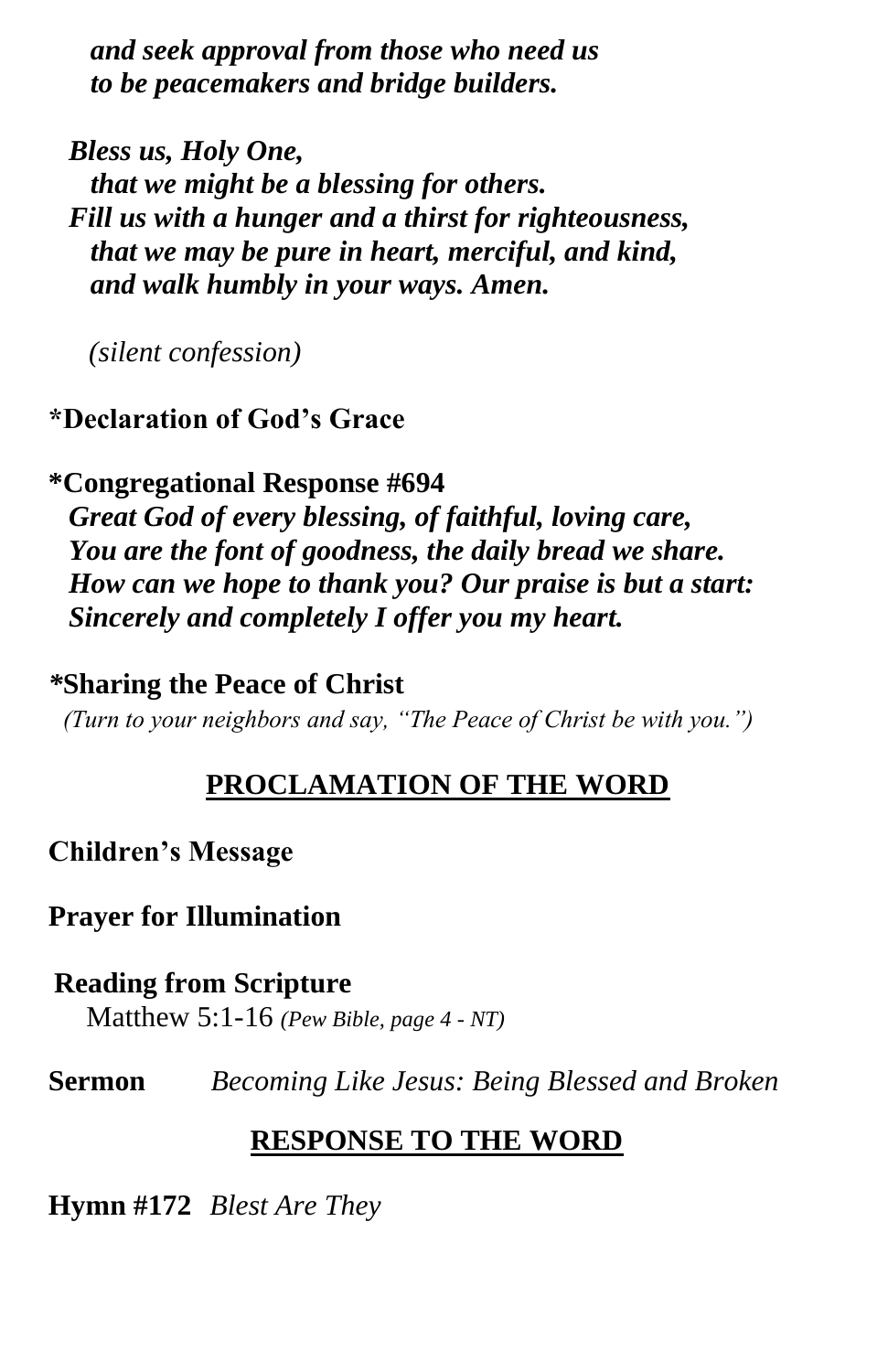## **Offering of Resources and Prayer**

*Financial offerings support the life and mission of Eastminster Presbyterian. If you have prayers to be shared during our prayers of the people, please place them in the offering plates.*

#### **Offertory**

 \*Doxology[#717] *For the life that you have given, for the love in Christ made known, with these fruits of time and labor, with these gifts that are your own: here we offer, Lord, our praises; heart and mind and strength we bring; give us grace to love and serve you, living what we pray and sing.*

\*Prayer of Dedication

# **Celebration of the Sacrament of Holy Communion**

Invitation to the Table Great Prayer of Thanksgiving The Lord be with you. *And also with you.* Lift up your hearts. *We lift them up to the Lord.* Let us give thanks to the Lord our God. *It is right to give our thanks and praise.* Lord's Prayer

*Our Father who art in heaven, hallowed be thy name. Thy kingdom come, thy will be done, on earth as it is in heaven. Give us this day our daily bread; and forgive us our debts, as we forgive our debtors; and lead us not into temptation but deliver us from evil. For thine is the kingdom and the power and the glory, forever. Amen.*

Sharing of the Bread and Cup

*(We will be receiving communion by intinction. Please come forward down the center aisle, take a piece of bread, dip it in the cup and partake. Return to your seats down the side aisles. Those unable to come forward will be served at their seats. There is an allergy-free bread station in the front, on the pulpit side.)*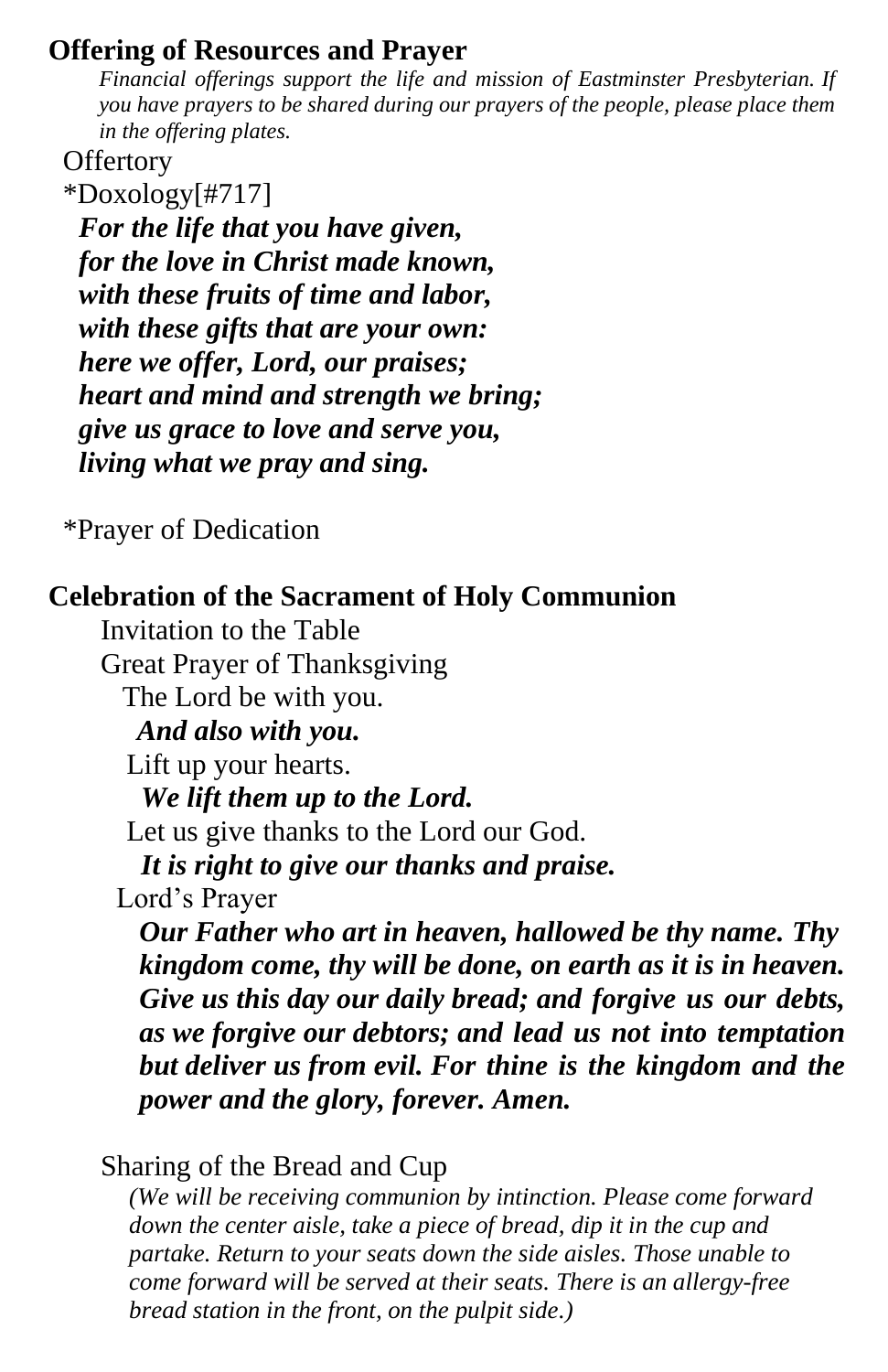Prayer

**\* Hymn #749** *Come! Live in the Light!*

# **\*Charge & Benediction**

# **\*Postlude**

# **Participants in today's service:**

Minister: Rev. Kristin Stroble Worship Leader: Elder Estelle McGroarty Children's Message: Rev. Kristin Stroble Organist: Tamar Mikeladze Choir Director: Jadrian Tarver Communion Servers: Mike Jones, Gary Blanchard, Heather Heitman, Barb Dalzell

**New Here?** Thank you for joining us as we worship God this morning. Information about our church is available in the narthex, including our weekly email. We invite you to sign in on the Friendship pads found at the end of the pew, so we can greet you by name. Please join us for Coffee Fellowship after



worship, in the space we call the Green Room, which is to the west of the sanctuary. After fellowship, we have a variety of classes for all ages what you are welcome to join.



**Prayer Cards** are in the Friendship Pads, which are at the end of each pew. If you have a prayer request that you would like announced during the service, please write it on the prayer card and you can place it in the plate during the collection of the offering. The Pastor will read them (unless

marked private) before the Pastoral Prayer.

**Children and Worship:** Children are always welcome in worship at Eastminster. Children's worship packets can be found in the basket outside the sanctuary doors as well as activity bags, which they can use during the service. We have created a space for children at the front of the sanctuary. Your child is welcome to use that space or remain in the pews with you.

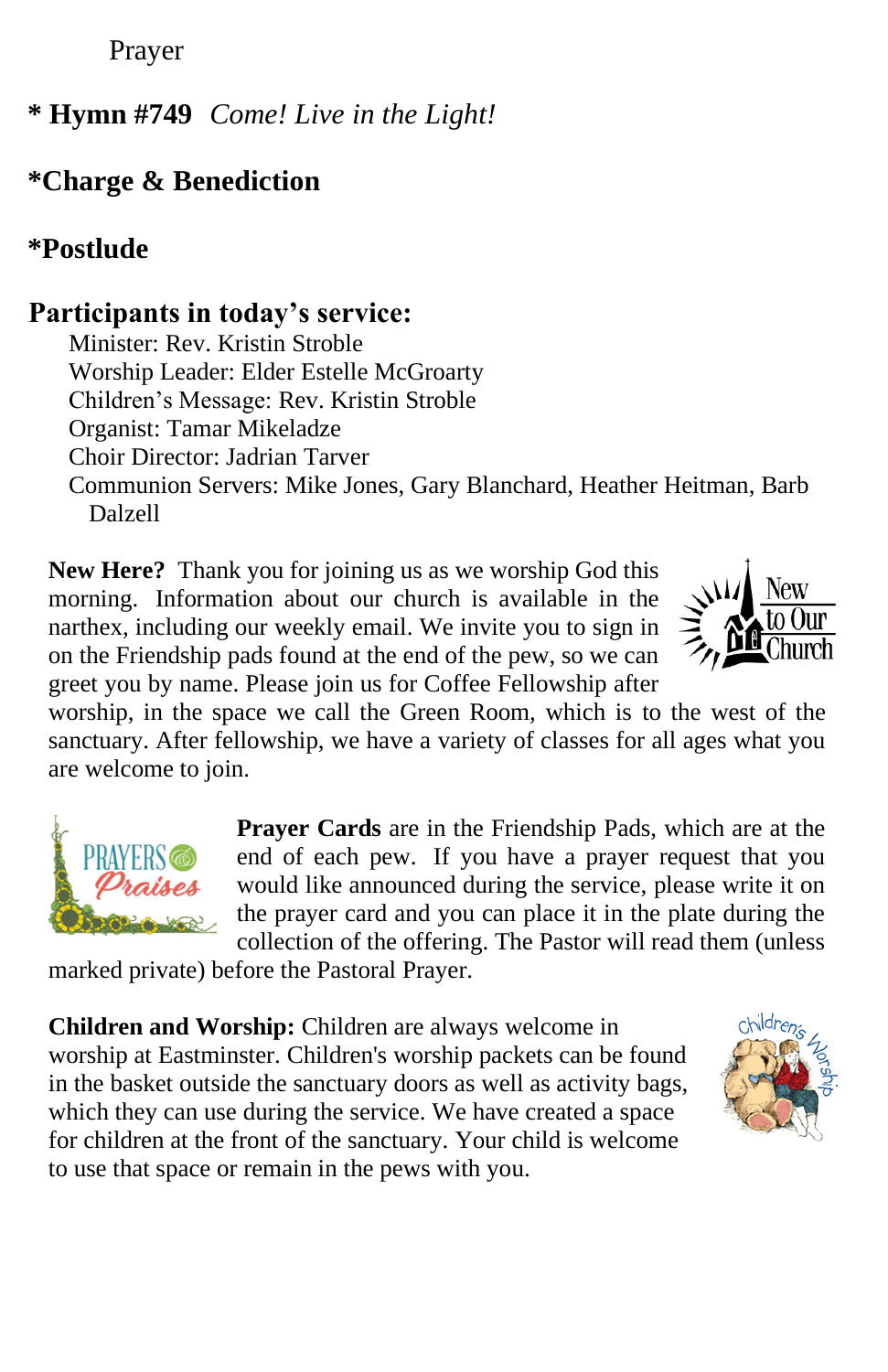#### **Ushers**

Head Usher: Beverly Bonning; Terry Graham, Charlotte Altemeier **Greeters**

<<to come>>

#### **Flowers**

The flowers today are given by XXX **Church Leadership and Staff**

Rev. Kristin Stroble Pastor Dr. Fred Graham Parish Advisor Rev. Shirley Paxton Parish Advisor Neil Myer Director of Christian Education Bridgette Redman Office Administrator Jadrian Tarver Choir Director Tamar Mikeladze Organist Heather Myer Bell Choir Director Laurin Schulz Nursery Attendant Audri Kocan Nursery Attendant

#### **This Week at Eastminster** *March 1 through March 8*

| muren 1 mrough muren o           |              |
|----------------------------------|--------------|
| <b>TODAY, 3/1 Communion</b>      |              |
| Worship                          | $10:00$ a.m. |
| Fellowship                       | 11:00 a.m.   |
| <b>MORE</b>                      | $11:15$ a.m. |
| MONDAY, 3/2                      |              |
| <b>Staff Meeting</b>             | $1:00$ p.m.  |
| <b>UKirk Student Dinner</b>      | 6:15 p.m.    |
| TUESDAY, 3/3                     |              |
| <b>ESOL Class</b>                | 9:30 a.m.    |
| <b>Burcham Small Group</b>       | $3:00$ p.m.  |
| <b>WEDNESDAY, 3/4</b>            |              |
| Men's Breakfast                  | 8:00 a.m.    |
| Small Group                      | 11:00 a.m.   |
| Lenten Supper                    | 5:30 p.m.    |
| <b>Lenten Class</b>              | 6:15 p.m.    |
| <b>UKirk</b>                     | 7:30 p.m.    |
| Trivia at Reno's East            | 8:00 p.m.    |
| THURSDAY, 3/5                    |              |
| <b>Cultured Purls</b>            | $9:00$ a.m.  |
| We Make the Road Group           | 10:00 a.m.   |
| <b>Bells</b>                     | 6:00 p.m.    |
| Choir                            | 7:00 p.m.    |
| <b>SUNDAY, 3/8 Cents-ability</b> |              |
| Worship                          | 10:00 a.m.   |
| Fellowship                       | 11:00 a.m.   |
| MORE                             | 11:15 a.m.   |
| Deacons                          | 12:15 a.m.   |

*AA: Wed. & Thurs. 7 p.m.; Fri. 9:30 p.m.; Sat. 10 a.m.; Al-Anon: Thurs. 8:15 p.m*

#### **MORE**

**(Meaningful Opportunities for Reflection and Education) Sundays at 11:15 am**

#### **Children's Class: We Make the Road by Walking**

Our kids, ages 4 through 5th grade will have the opportunity to explore the Bible using a curriculum based off the book and the scripture readings heard on Sunday mornings. Each class time will begin with music led by our choir director, Jadrian Tarver.

#### **Adult Small Group: We Make the Road by Walking**

This group will gather together to explore their faith through book discussion as well as what we just heard in that Sunday's sermon.

#### **Adult Class: Practices of Citizenship in the Kingdom of God**

This class features a series of short videos to be followed by engaging discussion each week. The videos are to provide ways in which the Christian community can serve the world and at the same time be faithful to God's vision of the Peaceable Kingdom.



**Join a Small Group:** We have a variety of small groups that will read the book, "We Make the Road by Walking" and study the scriptures together: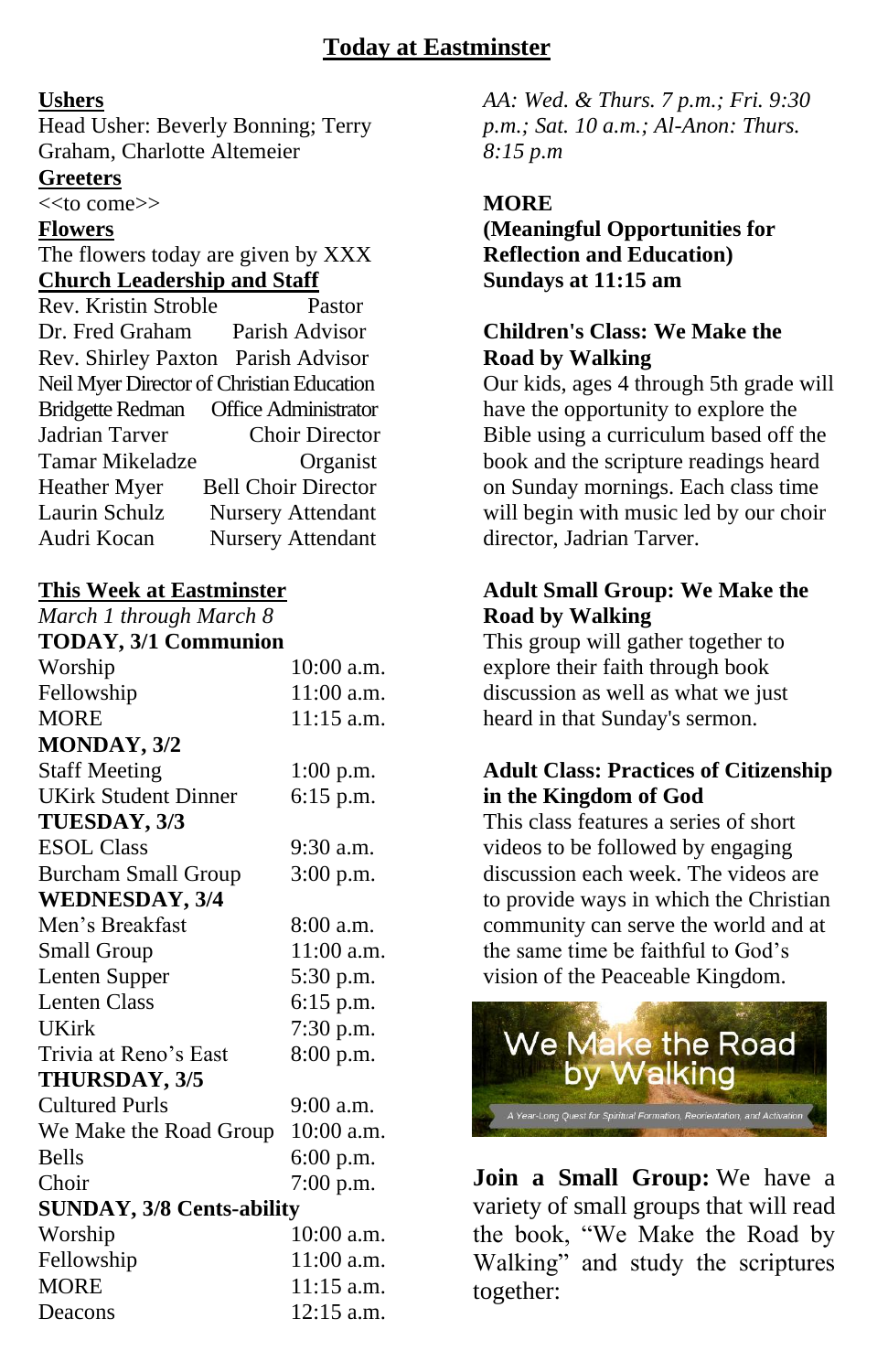- **Sunday after Church**: At 11:15am, after worship, you can join a small group to discuss the book as well as the Sunday sermon.
- **Burcham Small Group**: Tuesdays at 3 pm at Burcham Hills Retirement Community. Anyone is welcome to go over to Burcham to join in with this group.
- **Men's Breakfast** meets each Wednesday at 8 am. They gather for food, fellowship, and study.
- **Wednesday Small Group** meets at the church in the Green Room at 11 a.m.

#### **Help us with our worship**

**visual:** To mark and visualize our journey, we are creating a path throughout the sanctuary. During the second quarter of the year our theme is "Alive in a Global Uprising." I'd invite you to bring in or email to the office pictures that represent HOPE to you. Hope that might be found in an uprising of peace, freedom, justice, and compassion.

**Blog**: We have created a "We Make the Road by Walking" blog. Are you willing to write something? Let the office know or sign up in the Narthex. Check out the entries

here: *[https://eastminsterpresbyteria](https://eastminsterpresbyterian.home.blog/) [n.home.blog/](https://eastminsterpresbyterian.home.blog/)*

#### **Wednesdays in Lent**

Dinner: 5:30 pm-6:15 pm Program: 6:15-7:30 pm

During the Wednesdays in Lent, March 4 - April 15, we invite you to join us for dinner and a discussion about what it means to be a Vital Congregation.

The world is changing and so is the church. Often, we fear this change; we look around and lament that the church is not what it once was. In the church, fear is often the enemy and keeps us from doing God's work. Using a process designed by the Presbyterian Mission Agency, each Wednesday we will ask the question, what makes a vital congregation? Where is the Spirit of God at work in Eastminster and where is the Spirit leading us to change? Christ is doing a new thing and our job as a people of God is to receive that new thing together and be a part of it.

We will also have an opportunity for children during the adult program time. Wednesday Wind Down will provide children with quiet activities, films and stories designed to help the children wind down and be ready for bed at the end of the evening. Nursery care will be provided for children three and under.

Please sign up in the Green Room for each Wednesday you plan on attending and if you are willing to bring soup or salad.